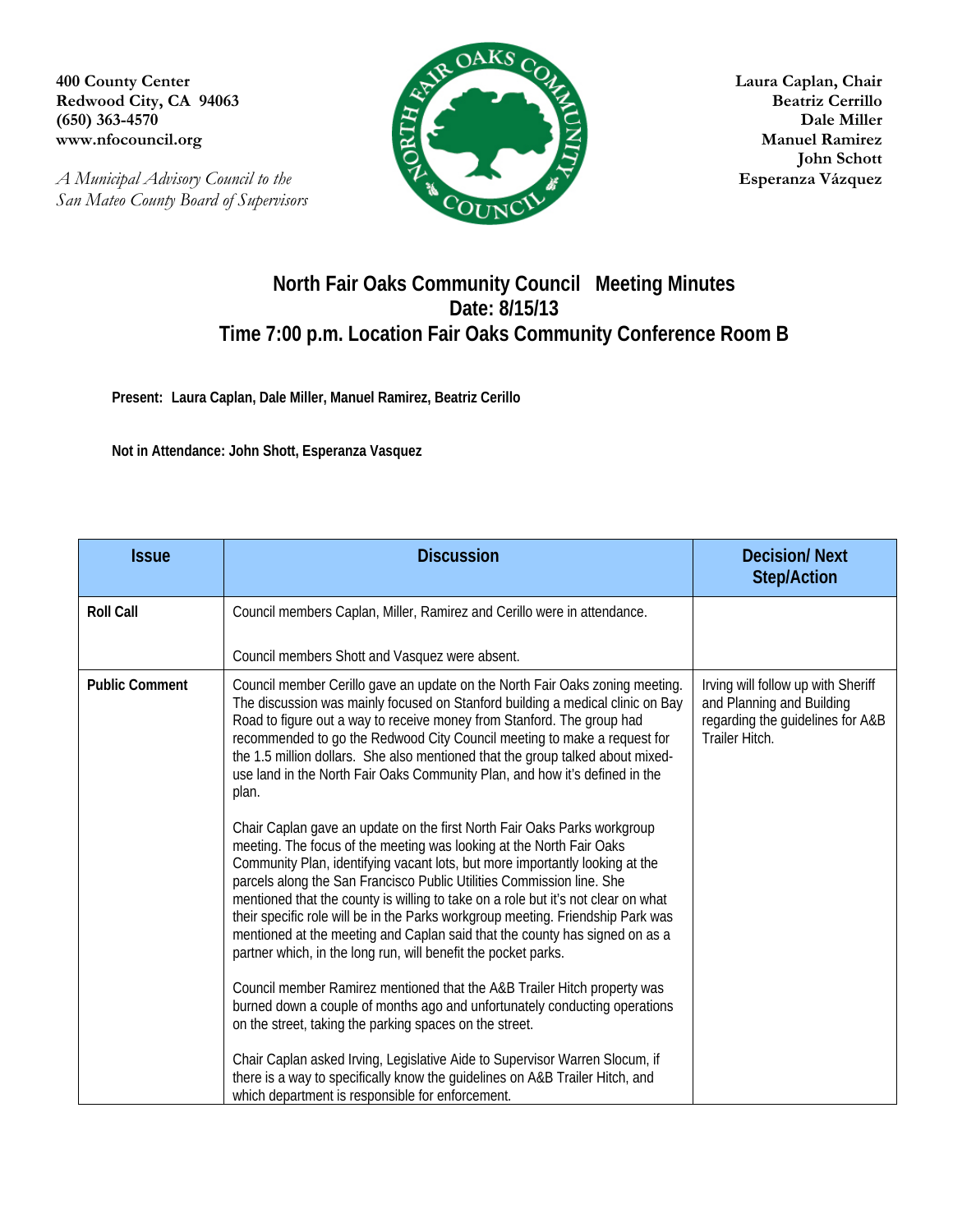| <b>Issue</b>                              | <b>Discussion</b>                                                                                                                                                                                                                                                                                                                                                                                                                                                                                                                                                                                                                                                                                                                                                                                                                                                                                           | <b>Decision/Next</b><br><b>Step/Action</b> |
|-------------------------------------------|-------------------------------------------------------------------------------------------------------------------------------------------------------------------------------------------------------------------------------------------------------------------------------------------------------------------------------------------------------------------------------------------------------------------------------------------------------------------------------------------------------------------------------------------------------------------------------------------------------------------------------------------------------------------------------------------------------------------------------------------------------------------------------------------------------------------------------------------------------------------------------------------------------------|--------------------------------------------|
|                                           | Chair Caplan mentioned that Bay Area Catering Events (BACE) does not have<br>plans to move their catering operations to Redwood City.<br>Janet Davis, resident of North Fair Oaks, mentioned that the Gang Task force<br>went into the property on Devonshire and arrested a man from the house and<br>that Child Protection Services is conducting an investigation on the property.<br>She said the property is a lot cleaner, with the debris that has been removed.                                                                                                                                                                                                                                                                                                                                                                                                                                     |                                            |
| <b>Off Street Parking</b><br>779 15th Ave | Angela Chavez, Planning and Building, is seeking a recommendation from the<br>council to determine whether or not the granting of the Off-Street Parking<br>Exception is appropriate for the neighborhood.<br>Angela informed the council that after consulting with County Counsel, the<br>proposal will be changed from an off street parking to a Use Permit. She had<br>requested the item to be moved to another date to rewrite the proposal.<br>Council members Miller and Ramirez both stated that a lot of parking issues in<br>North Fair Oaks have been caused by these parking exceptions. They both<br>requested Angela if she can go back to the developer and see what the owner<br>plans to do in view of the requirement for the Use Permit.                                                                                                                                               |                                            |
| Use Permit 3501<br><b>Edison Way</b>      | Chair Caplan said that the council will await the new request.<br>Angela Chavez, Planning and Building, is seeking a recommendation from the<br>council to determine whether or not to grant a Use Permit to allow for a<br>wholesale cleaning establishment to operate within an existing commercial<br>building on 3501 Edison Way. Previously, the unit was used only for drying and<br>folding clothes, but no dry cleaning.<br>Angela stated that the unit will have three washing machines and a dryer. She<br>also said that this type of use is allowed in this zoning district with the issuance<br>of a Use Permit.<br>Council member Ramirez asked how many employees will be working at the<br>place.<br>Angela said that there will be a total of nine employees. One van will be used<br>for transportation for two round trips each day. The hours of operation will run<br>from 7am to 6pm. |                                            |
|                                           | Chair Caplan asked what's the difference and the impact on the sewer lines,<br>parking and noise.<br>Angela said that she will look into that but proposed that there could be a review<br>and check-in with the council to provide an administrative review to be                                                                                                                                                                                                                                                                                                                                                                                                                                                                                                                                                                                                                                          |                                            |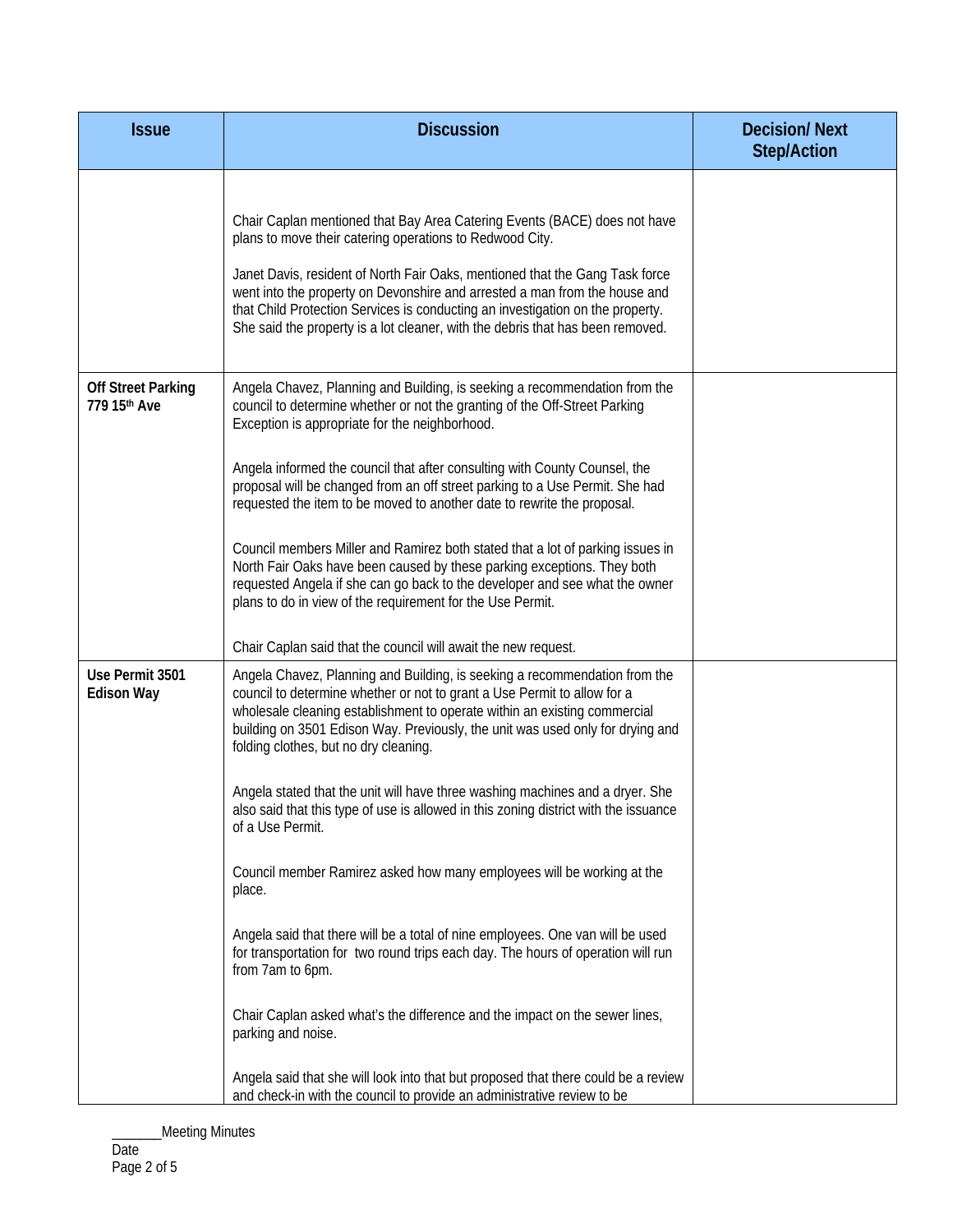| <b>Issue</b>                                        | <b>Discussion</b>                                                                                                                                                                                                                                                          | <b>Decision/Next</b><br><b>Step/Action</b>                                                                      |
|-----------------------------------------------------|----------------------------------------------------------------------------------------------------------------------------------------------------------------------------------------------------------------------------------------------------------------------------|-----------------------------------------------------------------------------------------------------------------|
|                                                     | presented to the council for next year.                                                                                                                                                                                                                                    |                                                                                                                 |
|                                                     | Angela also mentioned that for the sewer lines, the company must get a referral<br>from Bay Area Air Quality and then the Sewer District before it can begin<br>operations.                                                                                                |                                                                                                                 |
|                                                     | Chair Caplan stated that her biggest concern is traffic and does want to have<br>the same experience as the one that is occurring with BACE.                                                                                                                               |                                                                                                                 |
|                                                     | The Council has made a request to Angela to define the max number of people<br>working at the unit and to have an administrative review to look at the capacity<br>of the business as it grows.                                                                            |                                                                                                                 |
| <b>North Fair Oaks</b><br><b>Community Festival</b> | Irving, Legislative Aide to Supervisor Warren Slocum, mentioned to the council<br>that the Supervisor's office will have a booth at the North Fair Oaks Community<br>Festival, and at the booth we will have:<br><b>Stickers</b>                                           | Irving will look for materials<br>regarding the NFO<br>Community Plan. Irving will<br>also bring a map of North |
|                                                     |                                                                                                                                                                                                                                                                            | Fair Oaks.                                                                                                      |
|                                                     | A face painter                                                                                                                                                                                                                                                             |                                                                                                                 |
|                                                     | A popcorn machine                                                                                                                                                                                                                                                          | Irving will ask Peggy                                                                                           |
|                                                     | Brochures from the Supervisor and the Council<br>North Fair Oaks Community Council Reusable Bags<br>$\bullet$                                                                                                                                                              | Jensen regarding the<br>status of funds from CSA-8                                                              |
|                                                     | Irving also mentioned that some of the council members will participate in the<br>parade and all council members are invited to the Welcoming Ceremony.                                                                                                                    | going to the Community<br>Festival.                                                                             |
|                                                     | Council member Ramirez said that he will be at the booth from 10 a.m. to 1p.m.                                                                                                                                                                                             | Irving will asked<br>departments for materials                                                                  |
|                                                     | Irving had asked the council to send an email to him with times that they would<br>be available to help manage the booth.                                                                                                                                                  | to put into the reusable<br>bags.                                                                               |
|                                                     | Chair Caplan mentioned that she talked with Peggy Jensen, regarding the<br>funding request that is made to the council each year from the coordinators of<br>the Festival, and was informed that the Community Festival had not received<br>funding from CSA-8 since 2010. |                                                                                                                 |
|                                                     | Council members Ramirez and Miller didn't understand because the coordinator<br>have been coming to the council for the request in 2011 and 2012.                                                                                                                          |                                                                                                                 |
|                                                     | The Council has requested Irving if he could look into the matter.                                                                                                                                                                                                         |                                                                                                                 |
|                                                     |                                                                                                                                                                                                                                                                            |                                                                                                                 |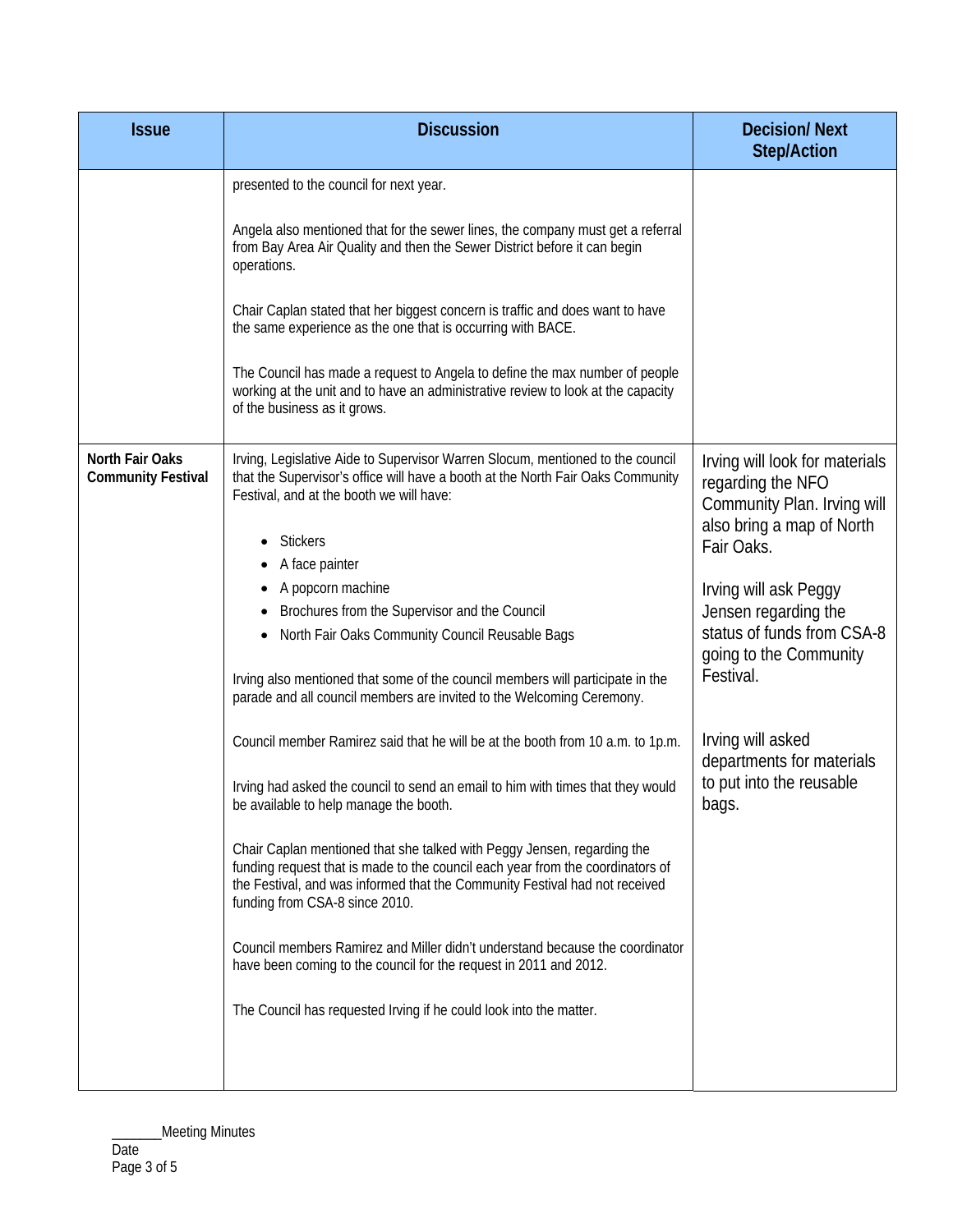| <b>Issue</b>                                                   | <b>Discussion</b>                                                                                                                                                                                                                                                                                                                                                                                                                | <b>Decision/Next</b><br><b>Step/Action</b>                                                                                                                                                                                                                                                   |
|----------------------------------------------------------------|----------------------------------------------------------------------------------------------------------------------------------------------------------------------------------------------------------------------------------------------------------------------------------------------------------------------------------------------------------------------------------------------------------------------------------|----------------------------------------------------------------------------------------------------------------------------------------------------------------------------------------------------------------------------------------------------------------------------------------------|
| Discussion and<br>Chair and Vice Chair<br>position             | Irving explained that under the bylaws, the election of officers, including chair,<br>vice chair, and secretary are to be held on the second council meeting of each<br>calendar year.                                                                                                                                                                                                                                           |                                                                                                                                                                                                                                                                                              |
|                                                                | Chair Caplan explained that nominations were held in January and then voted<br>on by the council in February. There were cases in which the selection of the<br>officers was moved to another month due not having a quorum.                                                                                                                                                                                                     |                                                                                                                                                                                                                                                                                              |
|                                                                | Irving stated that it would be great if the council would be able to debrief the<br>new council members by the end of the year regarding the selection of officers.                                                                                                                                                                                                                                                              |                                                                                                                                                                                                                                                                                              |
| <b>Discussion</b><br><b>Supervisor District</b><br><b>Maps</b> | Chair Caplan asked for an understanding of the Supervisorial District Lines<br>Advisory Committee.<br>Irving stated that the Board of Supervisors created the nine-member District<br>Lines Advisory Committee after changed the County Charter in November<br>2013. The change requires that voters within a district can elect a supervisor<br>who lives in the same district to represent them. Under the prior system voters | Irving will check in with<br>Marshall, Communication<br>Director for the County, for<br>a presentation to give at<br>the next NFOCC meeting<br>about the district lines.<br>Irving will send out<br>minutes, videos, and the<br>link of the Supervisorial re-<br>Districting to the council. |
|                                                                | countywide elected all five supervisors.<br>Irving Torres gave the following input:<br>14 maps of potential district maps have been submitted by citizens,                                                                                                                                                                                                                                                                       |                                                                                                                                                                                                                                                                                              |
|                                                                | groups, and organizations.<br>• One scenario to the maps that was proposed was North Fair Oaks<br>going to District3.<br>The committee is comprised of elected officials and community                                                                                                                                                                                                                                           |                                                                                                                                                                                                                                                                                              |
|                                                                | members throughout the county.<br>The committee had been meeting since June and there are only four<br>meetings remaining.<br>The committee will make a selection on September 24th                                                                                                                                                                                                                                              |                                                                                                                                                                                                                                                                                              |
|                                                                | There is a website smcdistrictcommittee.org, where the public can see<br>the minutes, the maps, and learn more about the district maps.                                                                                                                                                                                                                                                                                          |                                                                                                                                                                                                                                                                                              |
|                                                                | Chair Caplan had asked why weren't there any notifications about the meetings.                                                                                                                                                                                                                                                                                                                                                   |                                                                                                                                                                                                                                                                                              |
|                                                                | Irving stated that the Supervisor has been attending the district lines meetings<br>and made announcements of the upcoming meeting at the last council meeting.<br>Irving also mentioned that the East Palo Alto community had also stated that<br>there hasn't been much communication.                                                                                                                                         |                                                                                                                                                                                                                                                                                              |
|                                                                | The Council had requested if there can be a way to have the meeting at the Fair<br>Oaks Community Center.                                                                                                                                                                                                                                                                                                                        |                                                                                                                                                                                                                                                                                              |
|                                                                | Irving said that unfortunately the meetings have been set, but can ask if the<br>consultants can do a presentation for the council.                                                                                                                                                                                                                                                                                              |                                                                                                                                                                                                                                                                                              |